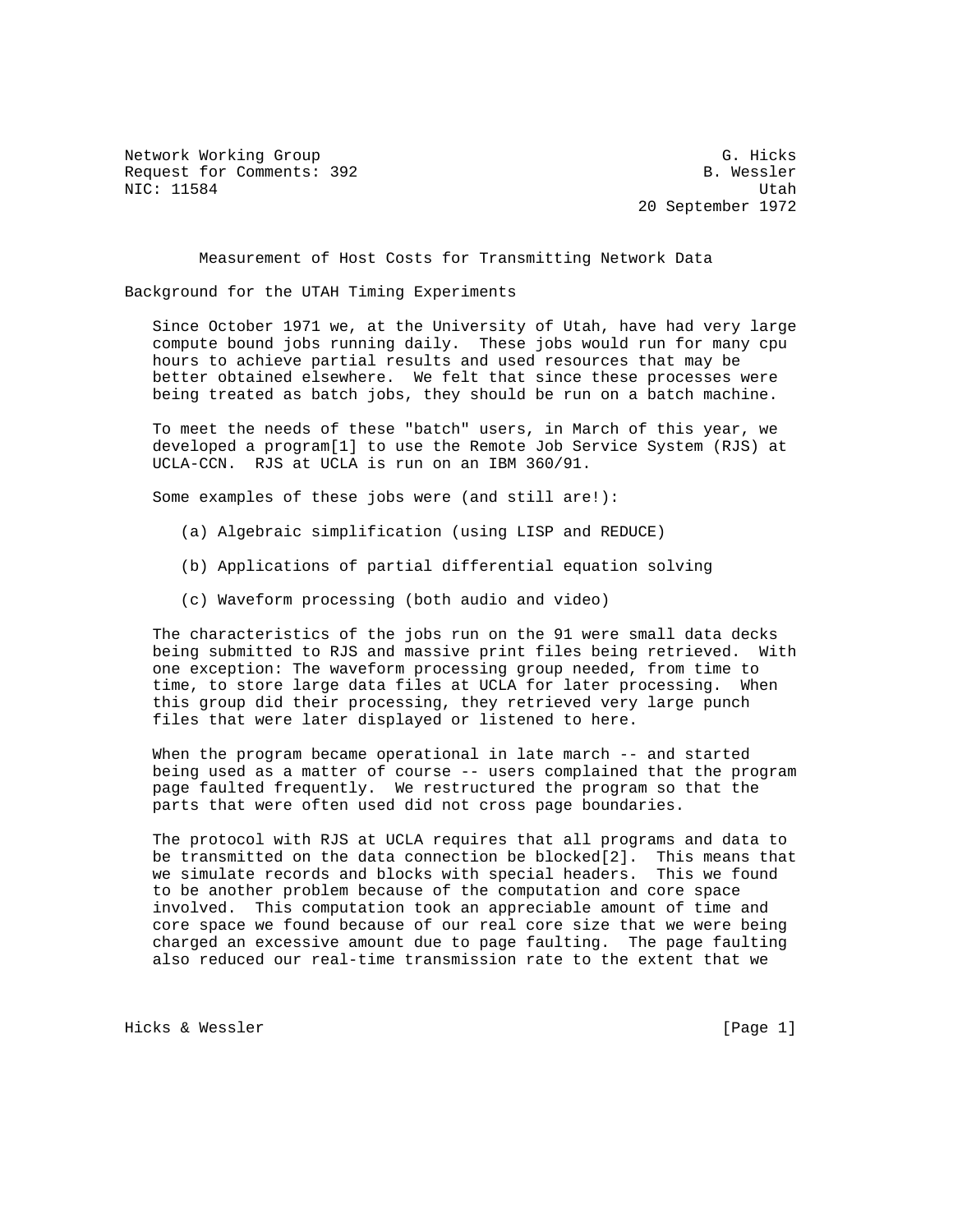felt a re-write of the transmitting and receiving portions of the program was needed. In order that the program receive the best service from the system, these portions optimized so that they each occupied a little over half of a page. As we now had so few pages in core at any one time, the TENEX scheduler could give the program preference over larger working set jobs. (As an aside, because of our limited core, we have written a small (one and one half pages) editor in order to provide an interactive text editing service.)

 The mechanism to access the network under TENEX is file oriented. This means byte-in (BIN) and byte-out (BOUT) must be used to communicate with another host. The basic timing of these two instructions (in the fast mode) is 120 us per byte to get the data onto or off of the network[3]. A distinction was made because the TENEX monitor must do some "bit shuffling" to ready the users bytes to be transmitted or it must put the network messages into some form that is convenient for the user. This is the "slow bin, bout" and occurs once per message. If the users bytes are 36 bits long then it will take an average of 500 us per message. If the bytes have to be unpacked from the message to be usable, then it may take up to a milli-second depending on the size of the message[3].

II. Measurements and Results

 We found by timing various portions of the program that the RJS program was using 600 to 700 us per bit byte or between 75 and 85 micro-seconds of chargeable cpu time per bit. (See tables 1 and 2 for actual results). A short discussion of how these figures were obtained is now in order. NOTE! We have not been trying to measure network transmission rates; Rather, how much it costs us to take a program (data) from our disk and send it to another host to be executed (processed).

 Column 1 is the clock time (real-time) from when the first byte was brought in from the disk until the last byte had gone onto the network. (Or from the time we received the first byte from the network until the disk file was closed).

 Column 2 is computed in the same manner as column 1 except that it is the chargeable runtime for the process.

 Column 3 is the actual number of bytes that went onto or came from the network. The letter that follows this column indicates the direction. E.G. s for sending to UCLA, r for receiving from UCLA).

 Column 4 was calculated by the following formula: Bits per second = (real-time)/((number of bytes)\*8)

Hicks & Wessler [Page 2]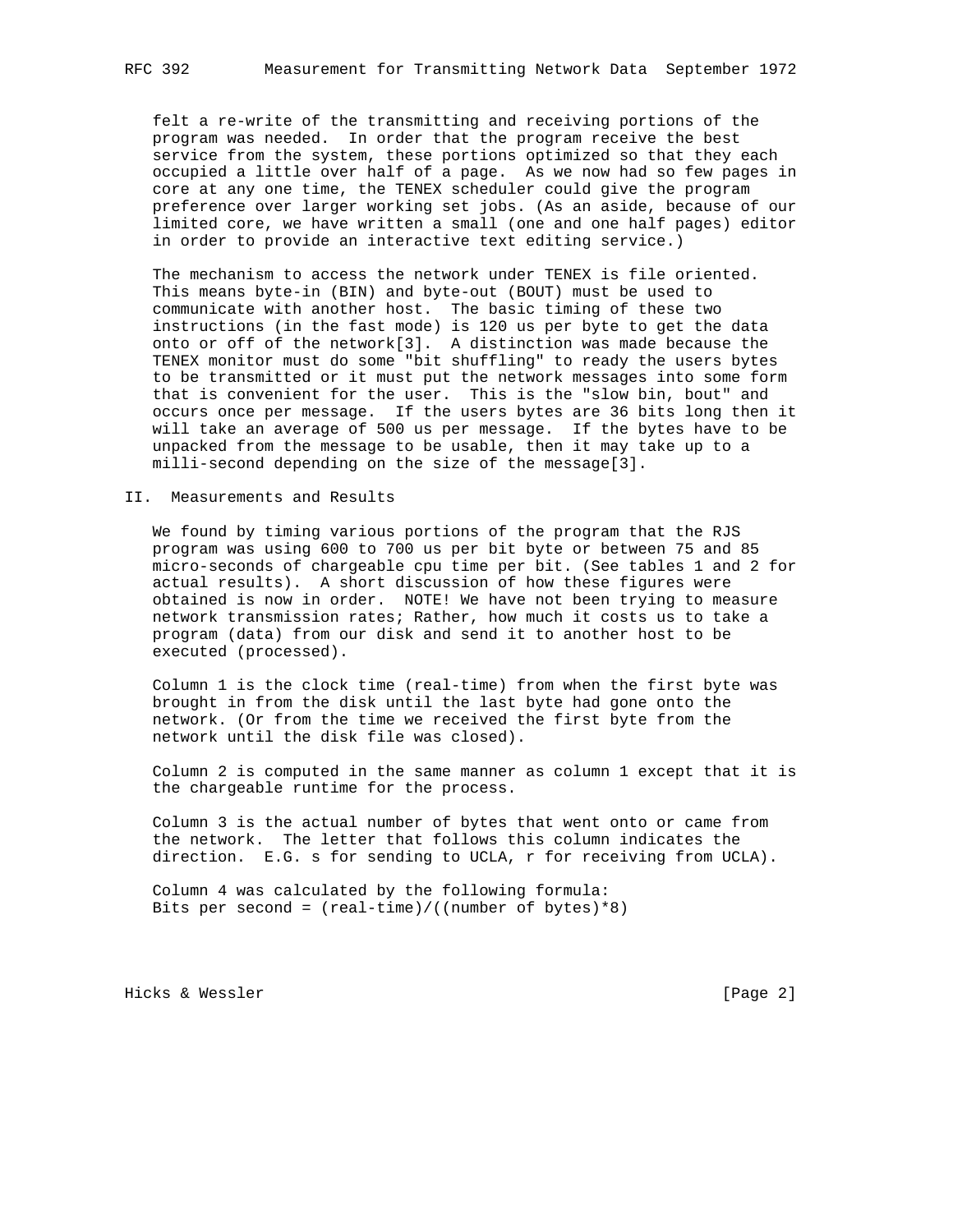Column 5 was calculated by the formula: us/bit = (chargeable runtime)\*1000/((number of bytes)\*8)

 Column 6 is the 5 minute load average. (See TENEX documentation for details.)

 Using these figures we can conclude that for a million bits of information -- programs to be executed or data -- it would take 75 to 85 cpu seconds to transmit. At a cost of \$474.60 per cpu hour on TENEX's[5], this millionbits would cost \$9.90 to 11.20 to transfer from the originating host and potentially the same for the foreign host to receive. This is about 33 to 37 times higher than the predicted network transmission costs[4].

 It is to be noticed that, in some cases, for programs to be transmitted over the network, the cost incurred by transmitting them was greater than the cost of executing these programs at the foreign host!

III. Analysis

 There may be numerous ways to reduce the cost of the network to the host:

- (a) Treat the network not as a file device but as an interprocess communications device[6].
- (b) Create an 'intelligent' network input/output device. This would, of course, be customized for individual types of operating systems and hardware configurations. For TENEX systems this could be implemented as the ability to do mapping operations from the users virtual memory 'directly' onto the network. In any case, this intelligent network device would be required to handle the various protocols for the host. Some changes may be required in the NCP protocols.

 A way to reduce the cost of the RJS program (the one measured in tables 1 and 2) would be to change the RJS-UCLA protocol. One possible change is to allow hosts the option of using 32 bit bytes (because it may be more efficient!) instead of the 8 bit bytes now required by the protocol.

 Basically, it is our belief, that, in order to make the network as viable economically as was anticipated by the authors of reference[4], much work is needed on host machines and network protocols rather than on further refinements of the communication devices involved.

Hicks & Wessler [Page 3]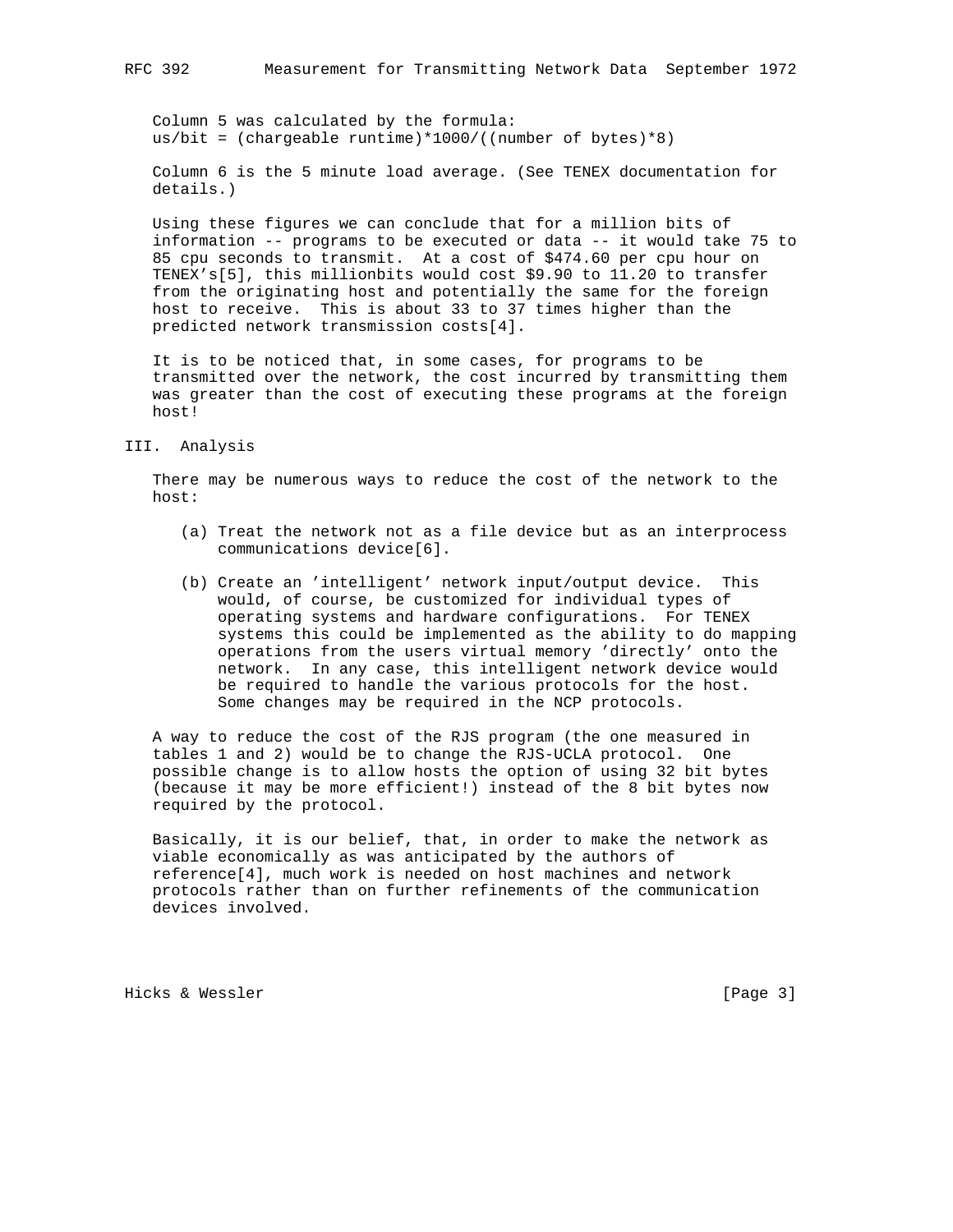References

- 1. Hicks, Gregory, "Network Remote Job Entry Program--NETRJS", Network Information Center #9632, RFC #325
- 2. Braden, R.T., "Interim NETRJS Specifications", Network Information Center #7133, RFC #189, July 5,1971
- 3. Personal correspondence with R. S. Tomlinson of Bolt, Beranek & Newman during the time period of 13-SEPT-71 to 19-SEPT-72.
- 4. Roberts, L.G., and B.D. Wessler, "Computer Network Development to achieve resource sharing", Spring Joint Computer Conference, May 7,1970 pg 543-549.
- 5. Personal correspondence with Bolt, Beranek & Newman
- 6. Bressler, B., D. Murphy and D. Walden, "A proposed Experiment with a Message Switching Protocol", Network Information Center #9926, RFC #333, May 15,1972.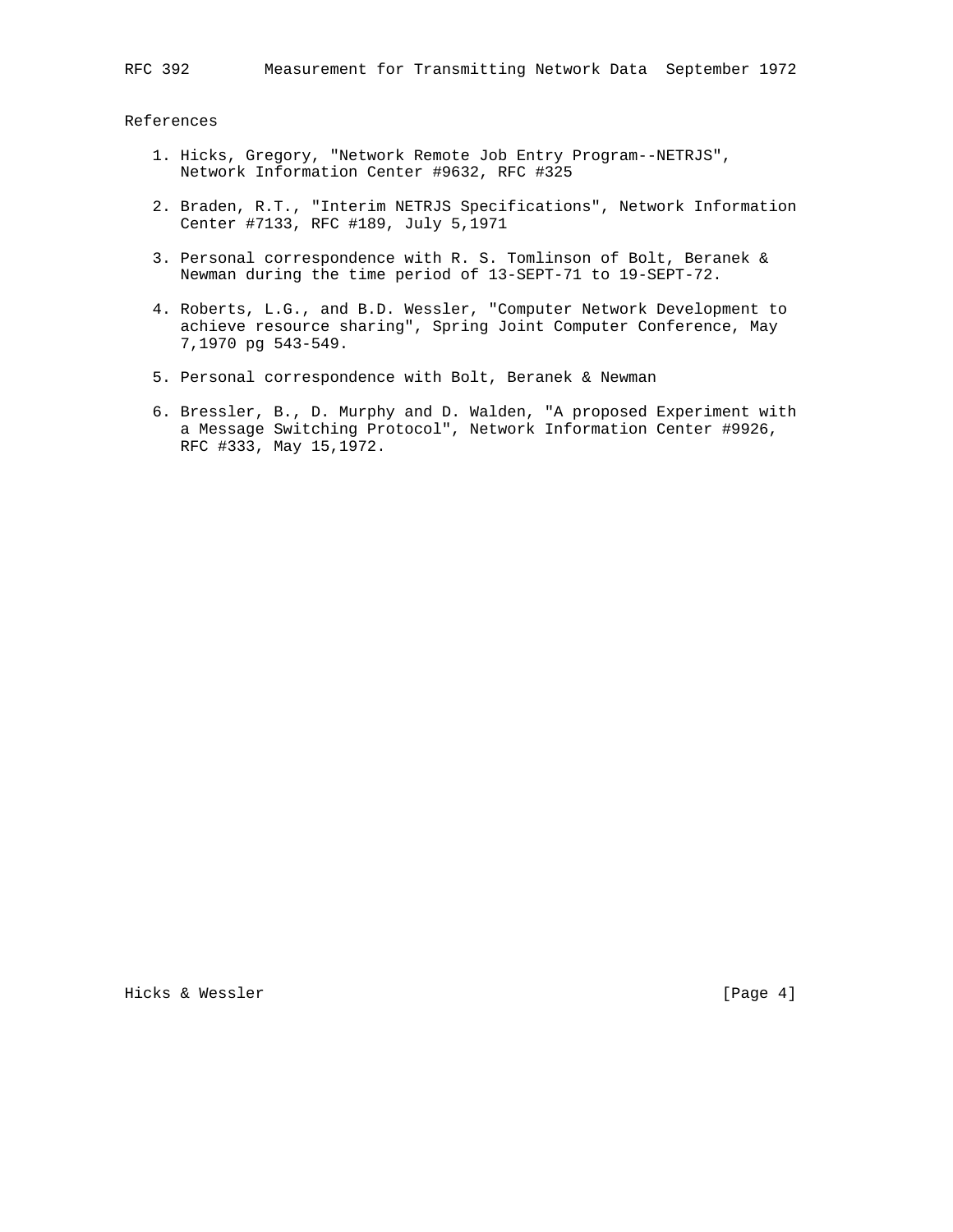Utah-10 Accounting for Network Usage

for the period 16-SEP-72 12:48:34, ending 19-SEP-72 13:56:11

| Clk Tim | Cpu Tim | # of Bytes            | Bits/sec  | us/bit | Load |
|---------|---------|-----------------------|-----------|--------|------|
| 14      | 11.61   | 18930 s               | 10152.175 | 76.67  | 3.74 |
| 02:56   | 37.89   | 59066 r               | 2670.857  | 80.20  | 3.51 |
| 02:18   | 22.71   | 35377 r               | 2038.682  | 80.24  | 2.98 |
| 01:31   | 34.37   | 56608 s               | 4966.431  | 75.89  | 3.35 |
| 13      | 11.57   | 19094 s               | 10985.401 | 75.72  | 4.07 |
| 04:03   | 42.03   | 63067 r               | 2069.297  | 83.30  | 4.95 |
| 03      | 1.82    | 2906 s                | 5932.126  | 78.37  | 5.58 |
| 45      | 23.58   | 35505 r               | 6237.976  | 83.00  | 5.37 |
| 09      | 2.08    | 3243 s                | 2804.757  | 80.21  | 3.60 |
| 03:28   | 39.25   | 58632 r               | 2246.727  | 83.69  | 4.86 |
| 05      | 4.60    | 7470 s                | 10192.734 | 76.99  | 1.12 |
| 23      | 10.83   | 16525 r               | 5565.378  | 81.95  | 1.17 |
| 06      | 4.32    | 7142 s                | 9116.962  | 75.64  | 1.44 |
| 14      | 8.56    | 13223 r               | 7170.338  | 80.95  | 1.29 |
| 11      | 4.42    | 7142 s                | 4795.300  | 77.43  | 1.89 |
| 01:34   | 13.287  | 19562 r               | 1659.819  | 84.86  | 2.50 |
| 37      | 10.35   | 16183 r               | 3439.807  | 79.97  | 3.02 |
| 02:43   | 34.49   | 56444 s               | 2764.170  | 76.38  | 3.74 |
| 38      | 10.51   | 16196 r               | 3400.467  | 81.13  | 0.69 |
| 45      | 34.12   | 56280 s               | 9820.704  | 75.75  | 2.57 |
| 03:46   | 36.09   | 56280<br>$\mathbf{s}$ | 1990.601  | 80.16  | 4.06 |
| 11      | 2.75    | 4085<br>$\mathbf r$   | 2774.900  | 84.30  | 4.86 |
| 15      | 2.88    | 4085<br>$\mathbf r$   | 2154.252  | 88.07  | 4.86 |
| 01:54   | 11.40   | 16125 r               | 1124.203  | 88.39  | 5.12 |
| 01:14   | 35.10   | 56280<br>S            | 6057.068  | 77.96  | 6.10 |
| 01:07   | 10.67   | 16125<br>$\mathbf r$  | 1919.986  | 82.70  | 1.89 |
| 04:28   | 36.32   | 56362<br>S            | 1679.377  | 80.56  | 5.52 |
| 02:12   | 17.71   | 27120 r               | 1634.818  | 81.62  | 1.73 |
| 06:59   | 41.88   | 64333 s               | 1226.980  | 81.37  | 6.66 |
| 37      | 7.63    | 12082 r               | 2552.243  | 78.97  | 0.64 |

Utah-10 Accounting for Network Usage

for the period 13-SEP-72 2:23:12, ending 16-SEP-72 11:47:07 Clk Tim Cpu Tim # of Bytes Bits/sec us/bit Load  $\begin{array}{ccccccccc} & 10 & & 2.09 & & 3079 \text{ s} & & 2343.227 & & 84.77 & & 3.80 \\ 11:09 & & 138.20 & & 204596 \text{ s} & & 2444.733 & & 84.43 & & 3.68 \\ 06:16 & & 34.78 & & 49994 \text{ r} & & 1062.961 & & 86.96 & & 3.95 \\ 01:57 & & 16.25 & & 24971 \text{ r} & & 1693.451 & & 81.34 & & 2.$ 

Hicks & Wessler

[Page 5]